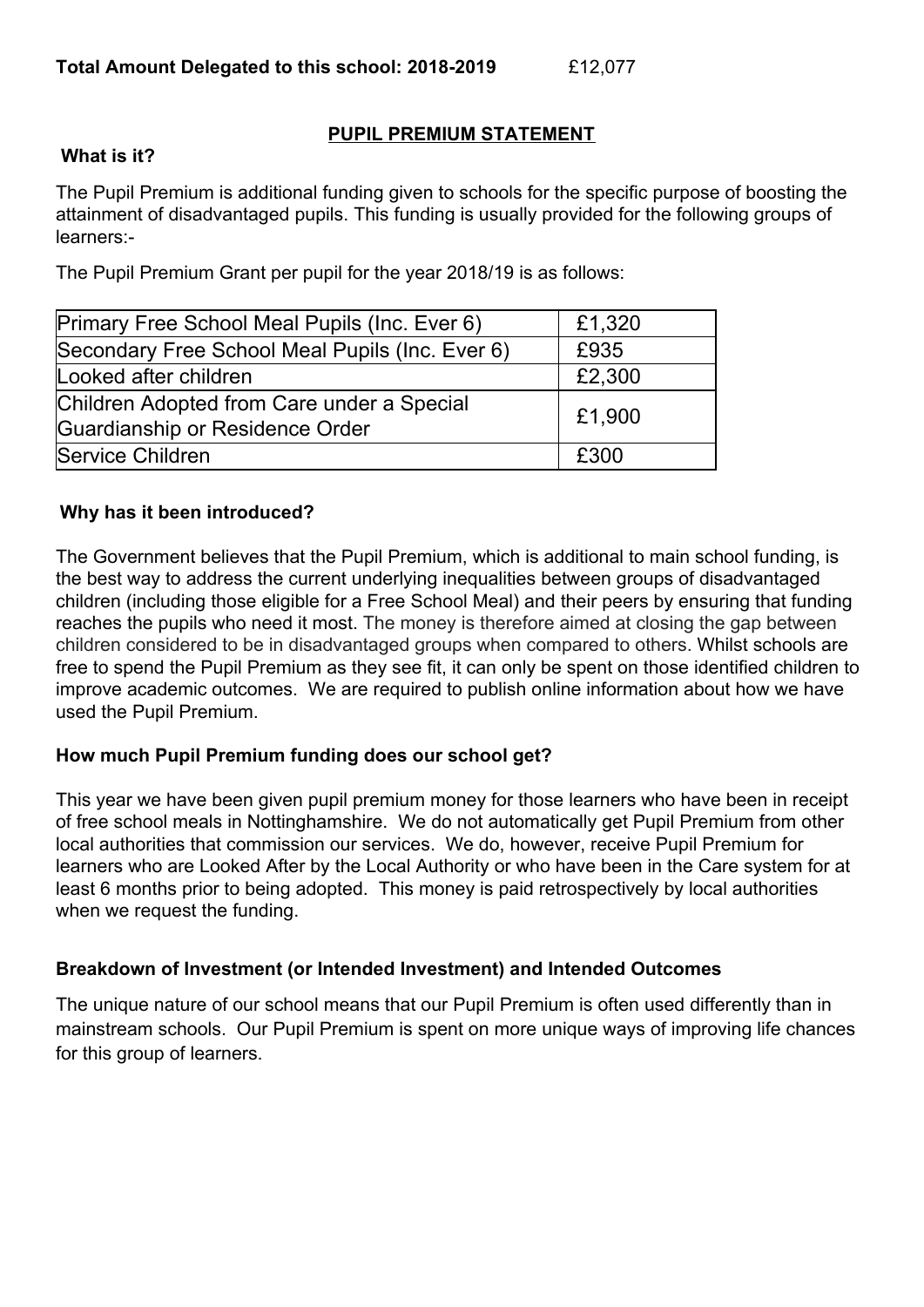## **Barrier to learning often experienced by our learners.**

All of our learners have been referred to R.E.A.L Alternative Provision School as other schools and provisions have not worked for them. Often learners come with a variety of issues that create a barrier to their learning. The most common of these being:

- Anxiety related issues
- Medical issues
- Low self-esteem
- Behaviour issues connected with peer groups either in school or, more commonly, out of school
- Drug and alcohol related issues
- Bereavement and other personal issues

Many of these issues lead to a lack of self-believe, a lack of engagement and a lower attendance percentage. Our interventions are often very bespoke and cater for the individual needs of each learner.

# **In 2018-19 the money received has been used for the following:**

# **Support for LAC Learners on our Alternative Provision School Roll (Total payment £2,300)**

Pupil Premium for this group of learners is often used in a very bespoke and creative way. This year money has been used in the following way:

● For a Learner to continue accessing Derbyshire Eco Centre, as agreed when they enrolled with RAPS, this has allowed them to develop their own practice as a crafts person and to be able to focus on their work and projects.

# **Support for learners who have been in receipt of Free School Meals (Total payment £12,077)**

- £3200 is being used for funding for specialist literacy interventions
- ○
- £3200 is being used for funding specialist maths packages
- $\circ$  £380 is being used towards breakfasts for those learners who find it difficult to engage without eating first - particularly for learners on medication
- £600 is being used to support learners with trips to the theatre and other places of interest to support understanding of books read in lessons, support social skills, improve motivation and increase aspirations - recording in the REAL Life Planner.
- £500 is being used to resource and increase the Workskills programme.
- £697 is being used to purchase a laptop for a students use at home and school.
- £500 is ring fenced for guest speakers and visiting drama groups.
- £2000 is ring fenced for additional transport to venues
- $\circ$  £1000 to be ring fenced to allow learners to access summer activities